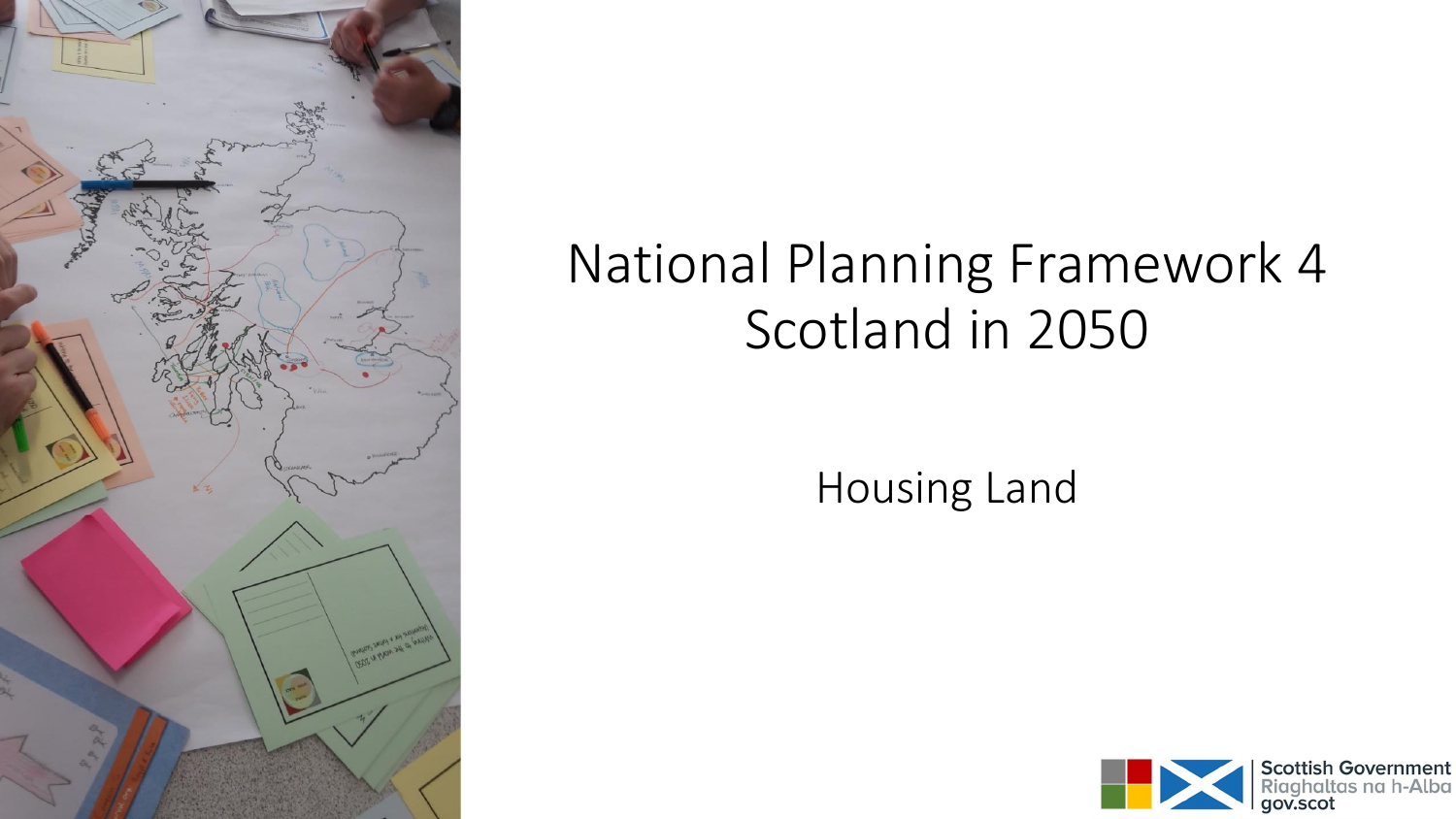- Background & Timescales
- Method
- Local Consideration
- Queries & Key Messages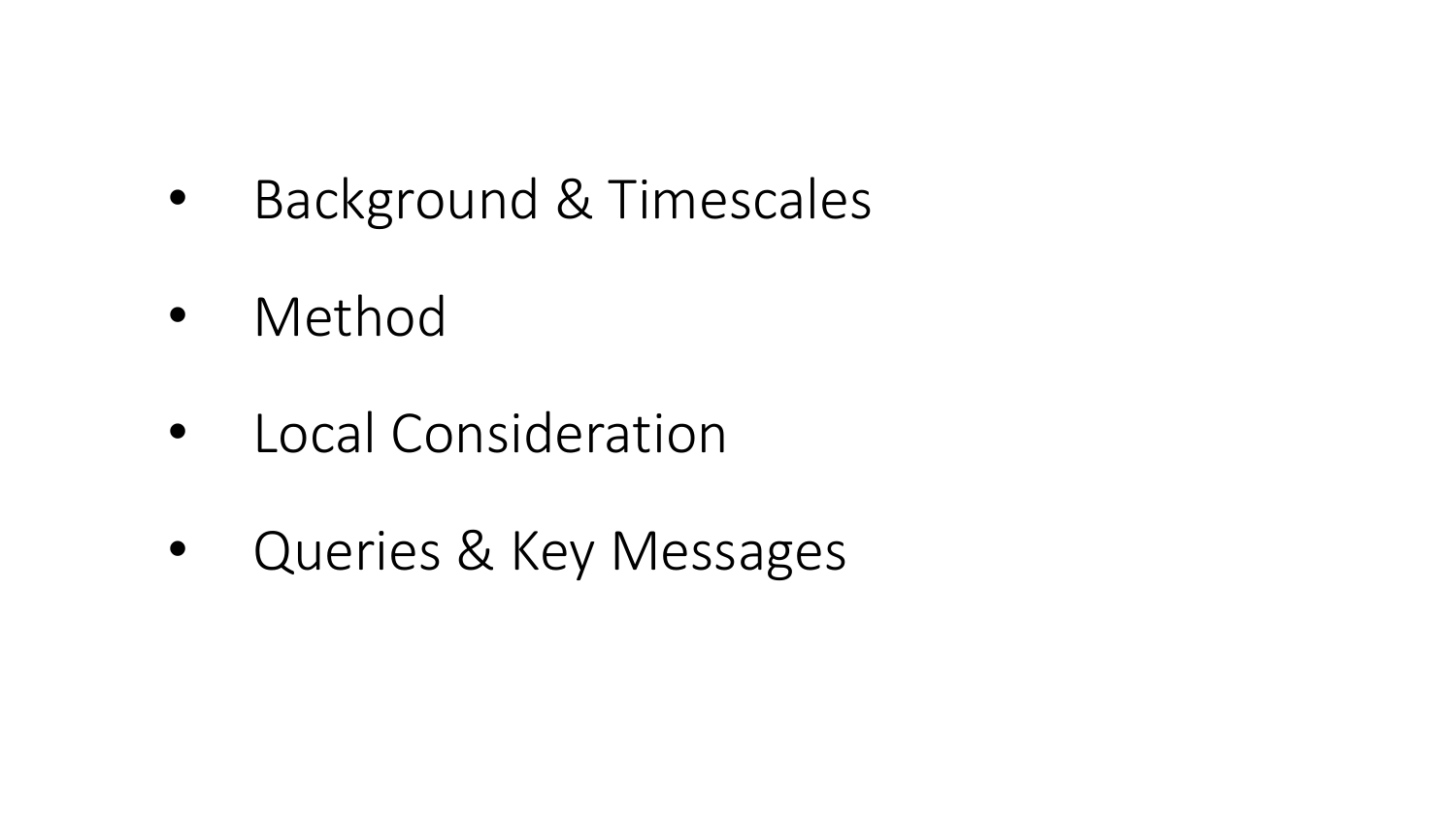# Background

- 2019 Act requires NPF to include 'targets for the use of land in different areas of Scotland for housing'
- [Consultation](https://www.transformingplanning.scot/media/1296/national-planning-framework-4-housing-land-targets-technical-discussion-paper-2-march-2020.pdf) on proposed methodology Spring 2020
- Principles
- Housing Advisory Panel
- $\triangleright$  Scotland wide picture of the amount of housing land that will be needed in the future to guide allocations in LDPs.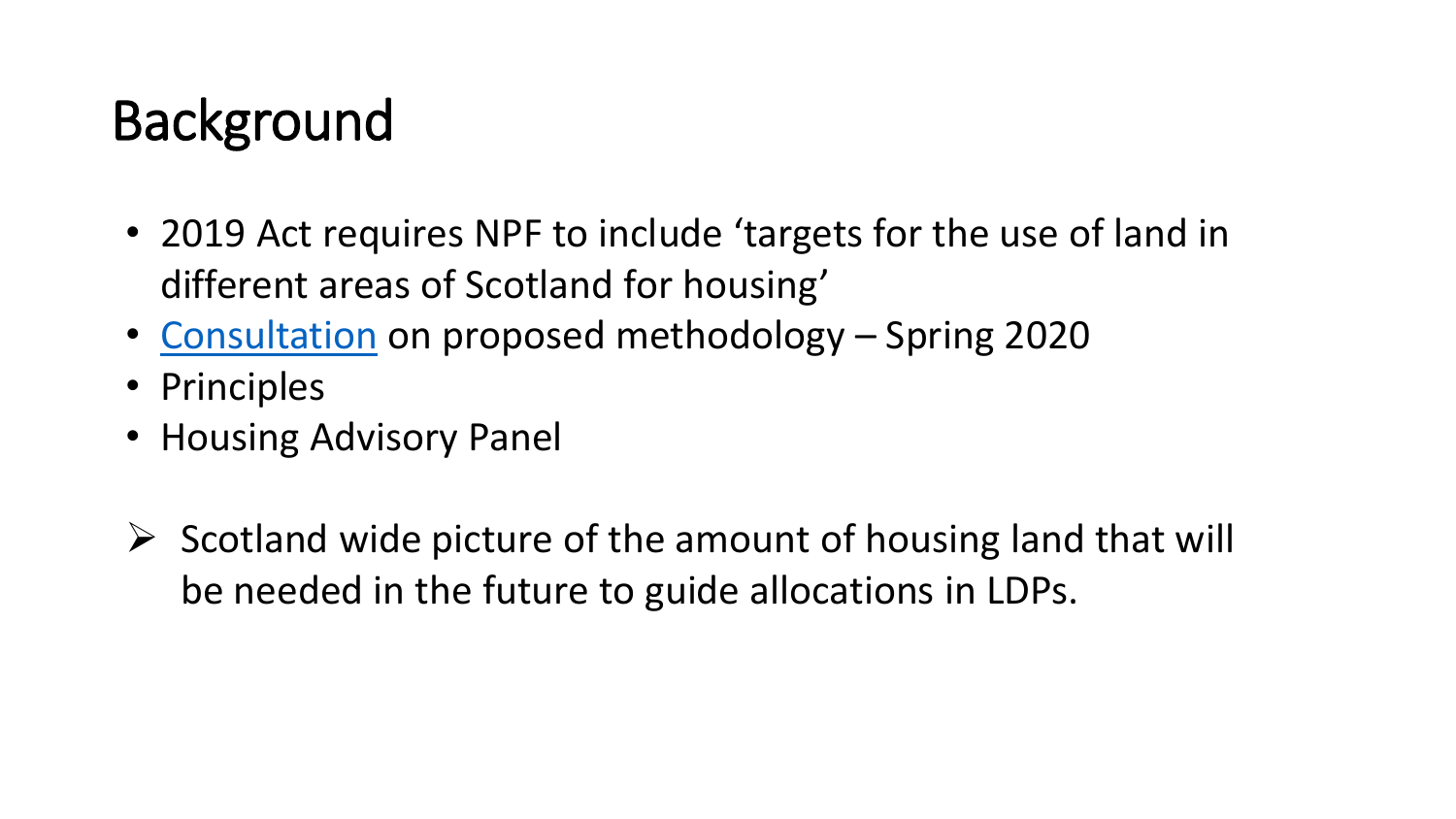# Timing

| $2020 - Mar$           | Consultation on methodology             |
|------------------------|-----------------------------------------|
| $2020 - Sept$          | <b>Housing Advisory Panel</b>           |
| $2021 - Feb$           | Request for local input                 |
| $2021 - June$          | <b>Request responses</b>                |
|                        | <b>SG</b> consideration                 |
| $2021 -$ Autumn        | <b>Draft NPF4</b>                       |
|                        | Public engagement / Parliament scrutiny |
| 2022 – Spring / Summer | <b>Final NPF4</b>                       |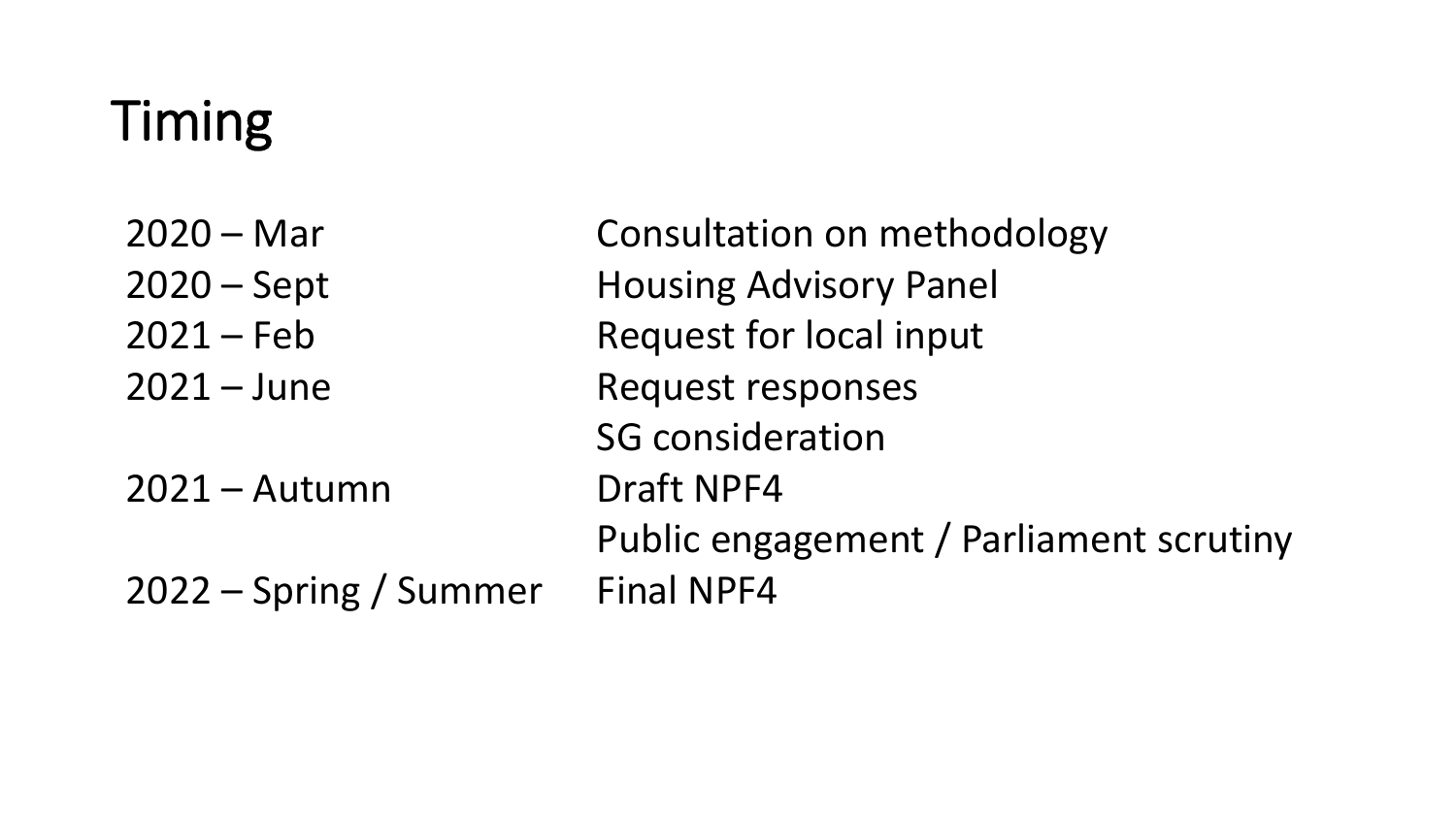#### Method

#### Minimum All-Tenure Housing Land Requirement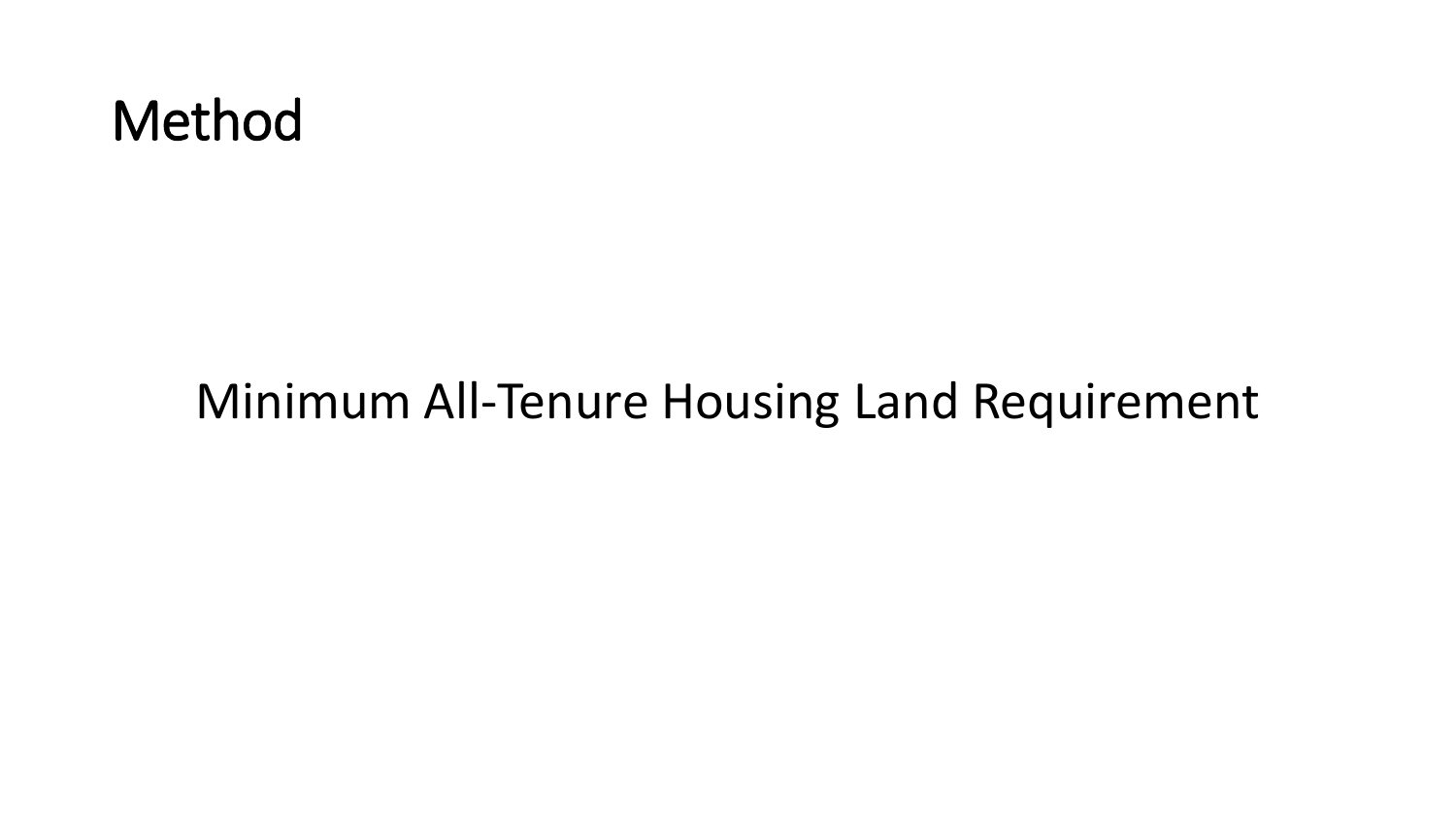## Method - Stages

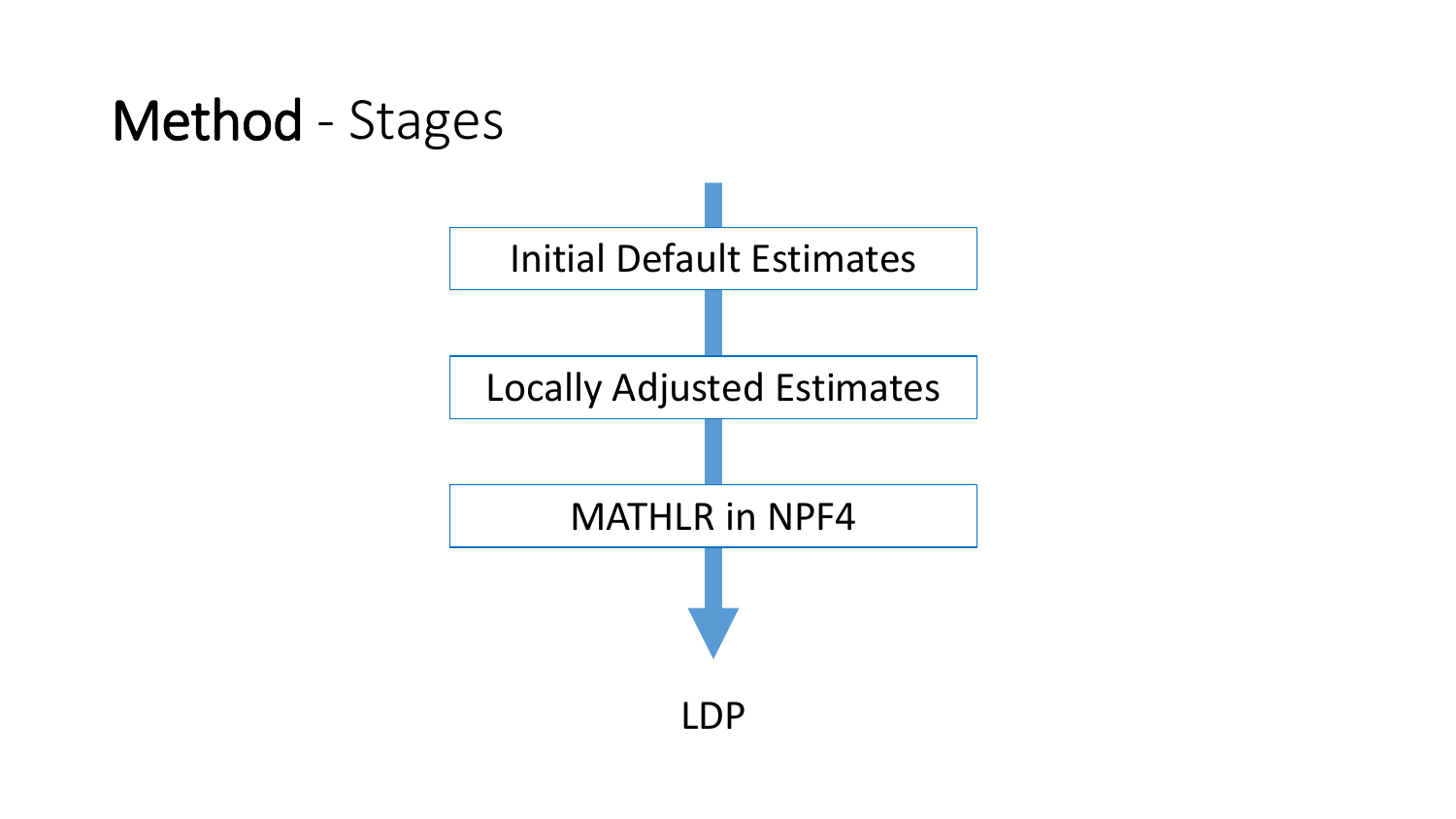#### Method - Inputs

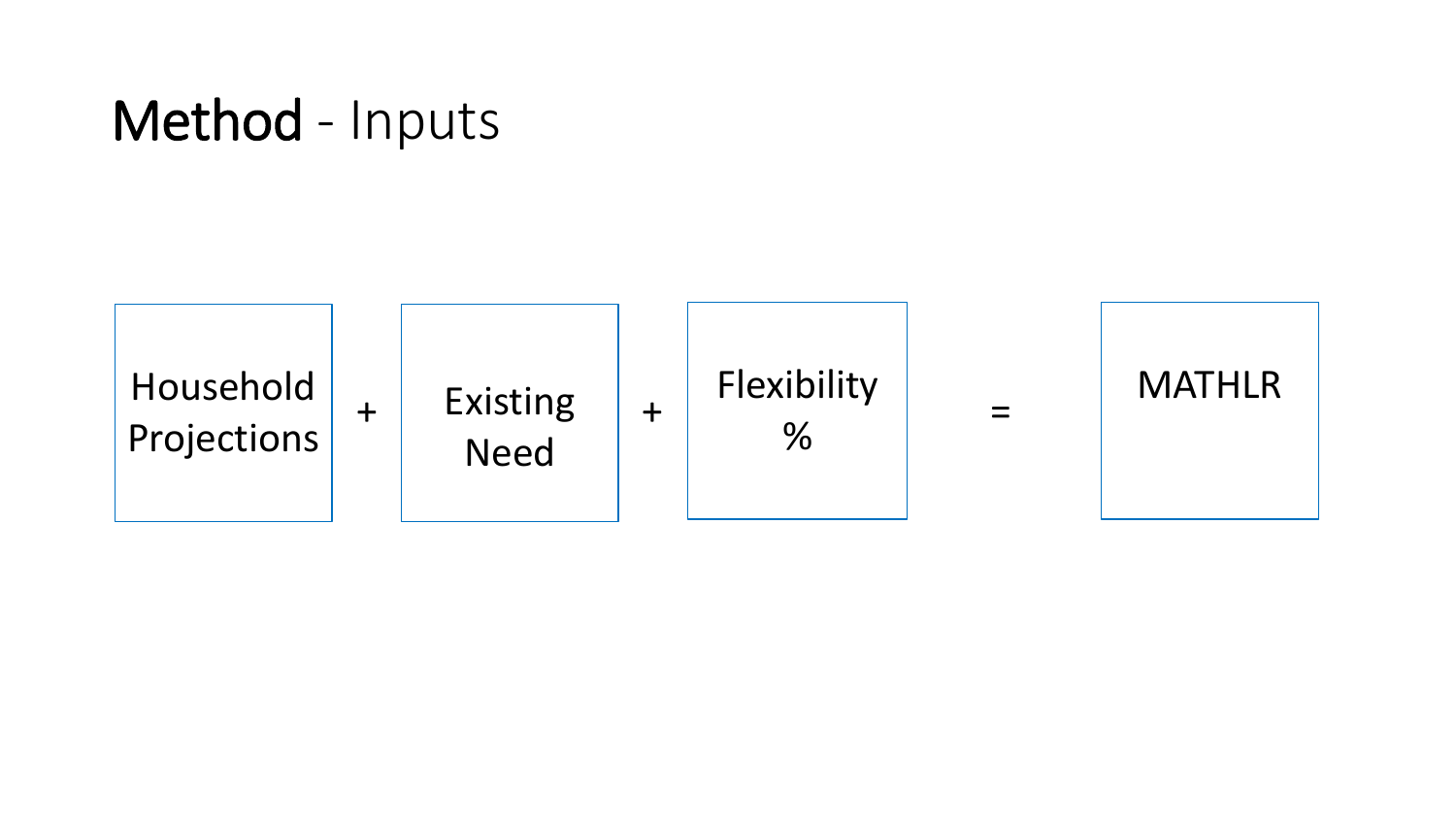# Stage 1 - Initial Default Estimates

- Set out in Method Paper
- 14 steps
- Explains …
	- ₋ Base data
	- ₋ National Parks
	- ₋ Urban / Rural
	- ₋ Annualisation
	- ₋ Presentation
- Excel Calculator
- Annexes of spreadsheets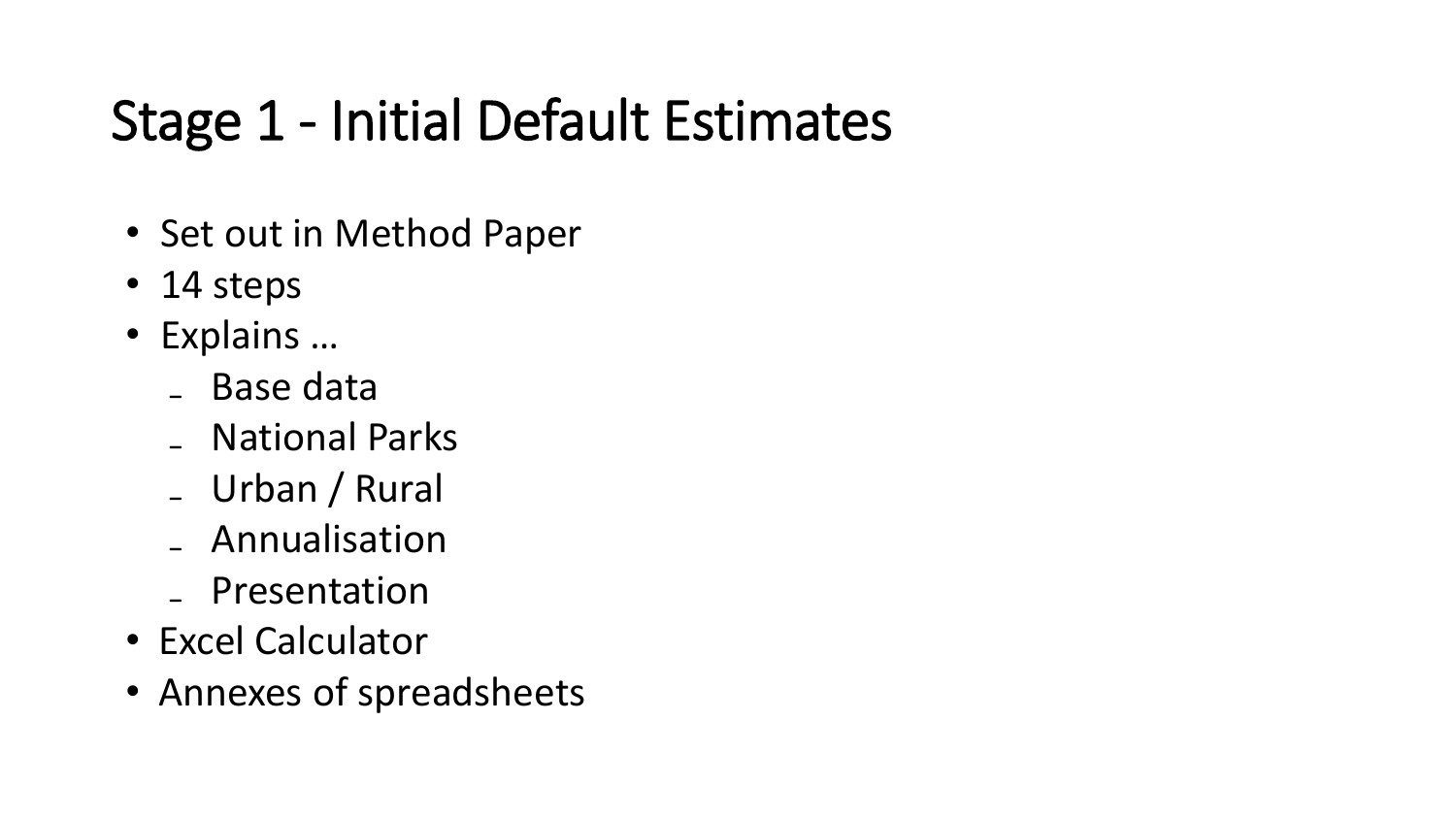# Method - Stages

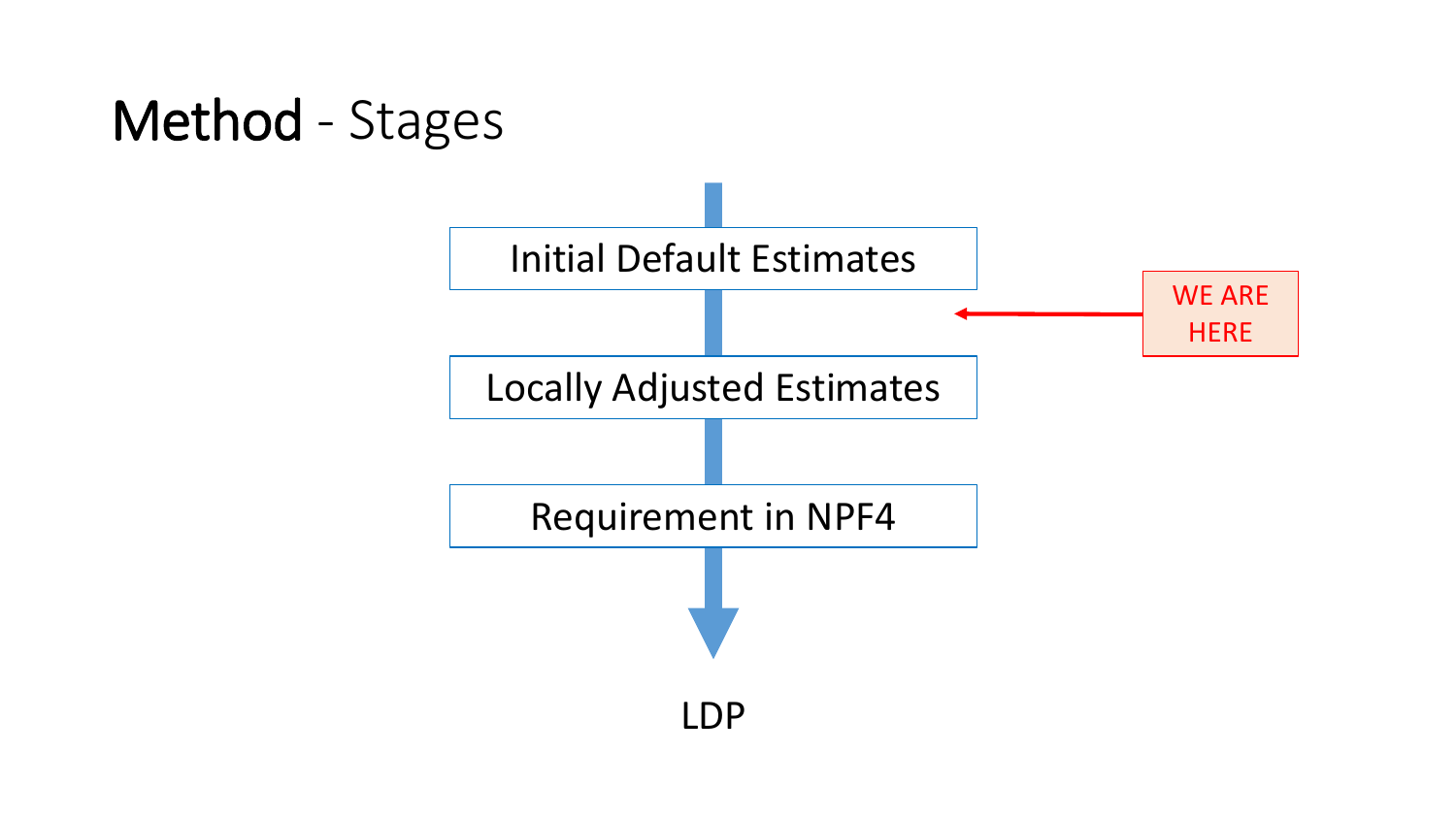# Local Consideration – Supporting Documents

- Letter
- Method Paper
- Response Template
- Guidance
- Excel Calculator

Online at [Resources | Transforming Planning](https://www.transformingplanning.scot/national-planning-framework/resources/)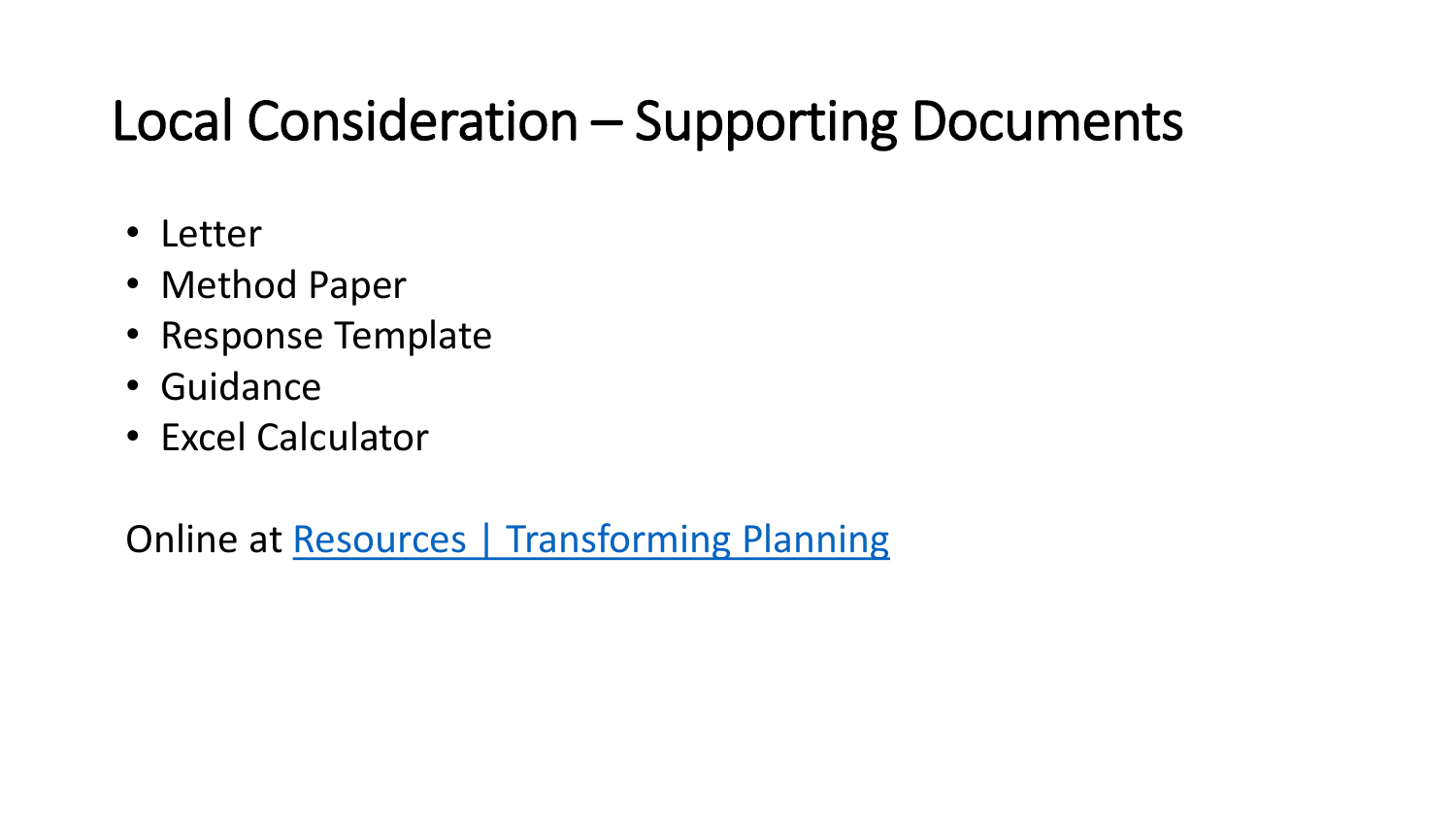#### Local Consideration - Inputs

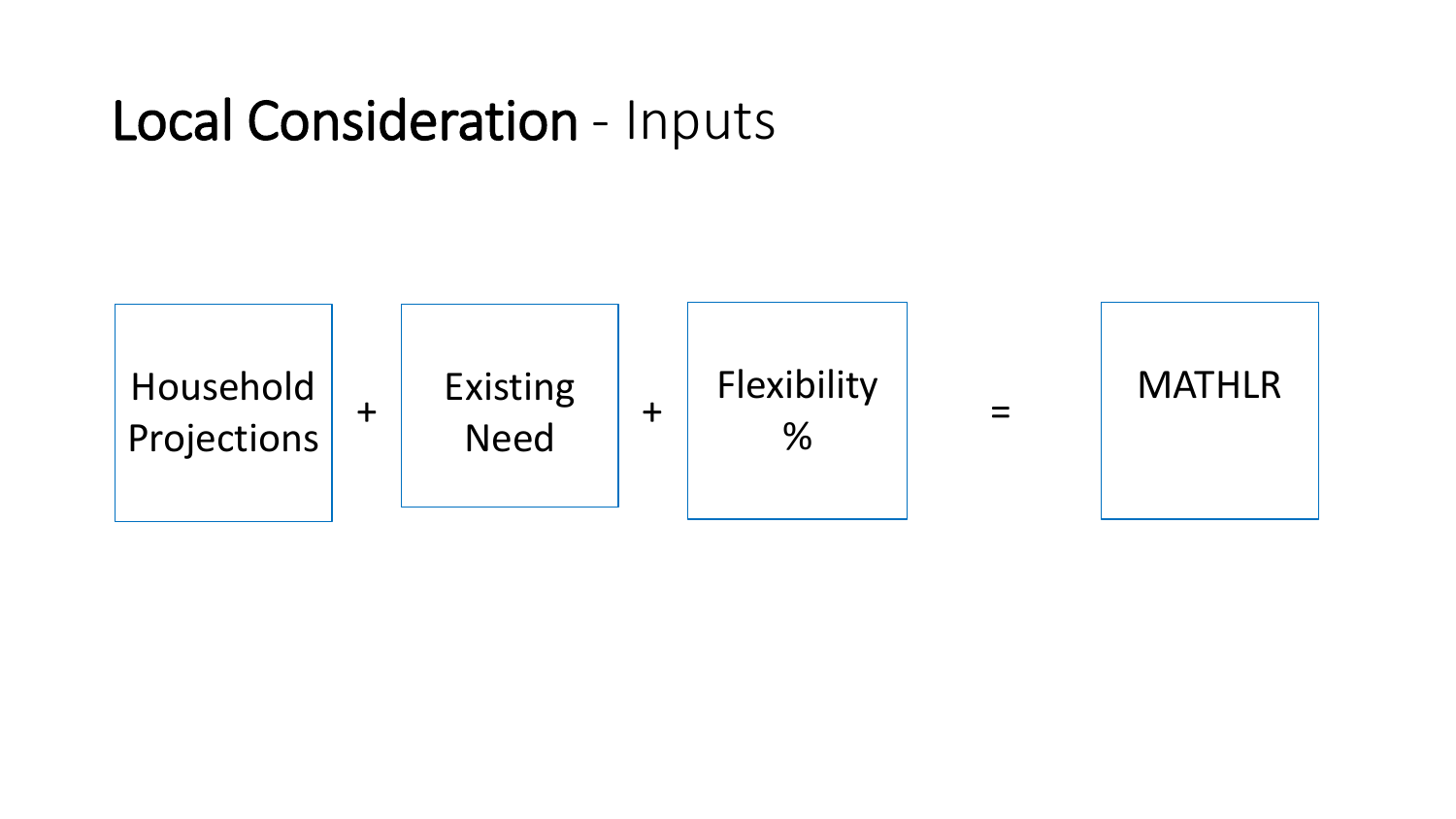# Local Consideration

|                          | Options             |                                                              |  |
|--------------------------|---------------------|--------------------------------------------------------------|--|
|                          | Default             | <b>Principle Projection</b>                                  |  |
| Household<br>Projections | <b>Alternatives</b> | Low Migration<br><b>High Migration</b><br>LA own projections |  |

Informed by

Robust evidence: policy / statistics Must consider completions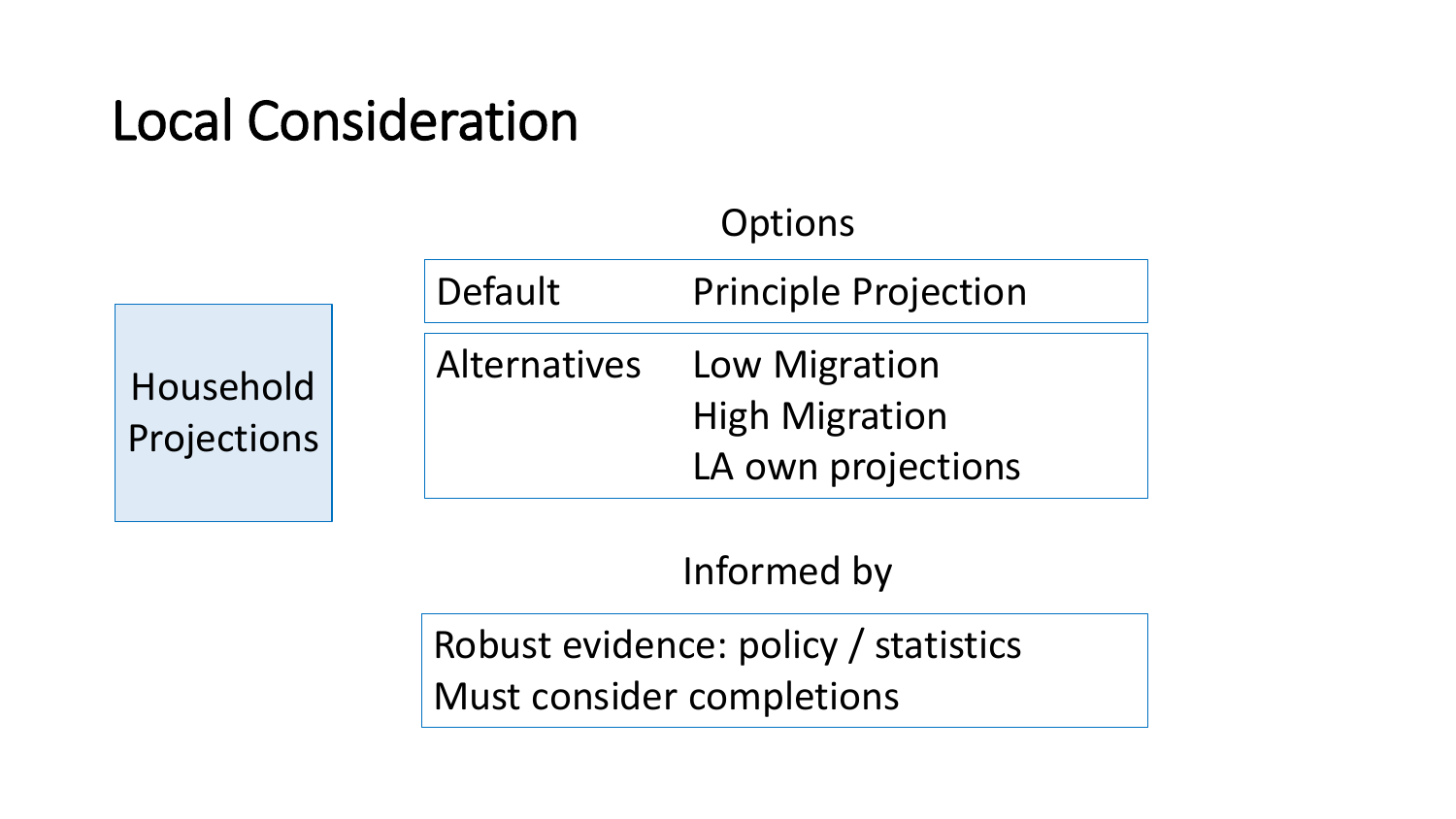# Local Consideration

|                         | <b>Options</b>                       |  |  |
|-------------------------|--------------------------------------|--|--|
| Existing<br><b>Need</b> | Default<br><b>SG projections</b>     |  |  |
|                         | Alternatives LA / HMP figures        |  |  |
|                         | Informed by                          |  |  |
|                         | Robust evidence: policy / statistics |  |  |

Robust evidence: policy / statistics Must consider completions

 $O<sub>n</sub>$   $+$ ;  $\sim$   $\sim$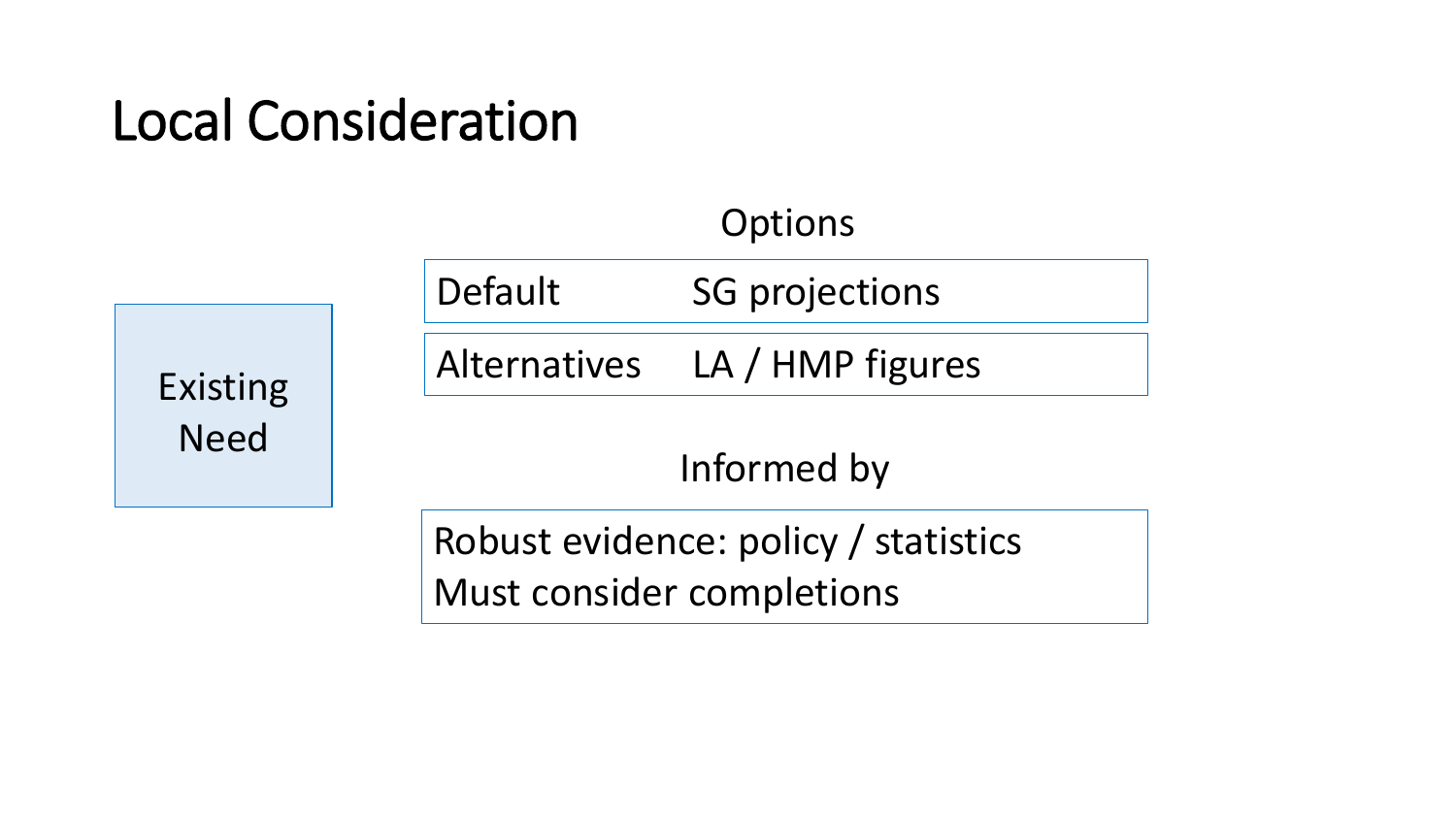# Local Consideration

|                              |              | Options                                               |
|------------------------------|--------------|-------------------------------------------------------|
| Flexibility<br>$\frac{0}{6}$ | Default      | 25% urban areas<br>30% rural areas                    |
|                              | Alternatives | <b>Generally expect to be</b><br>greater than default |
|                              |              | Informed by                                           |
|                              |              |                                                       |

Robust evidence: policy / statistics Must consider completions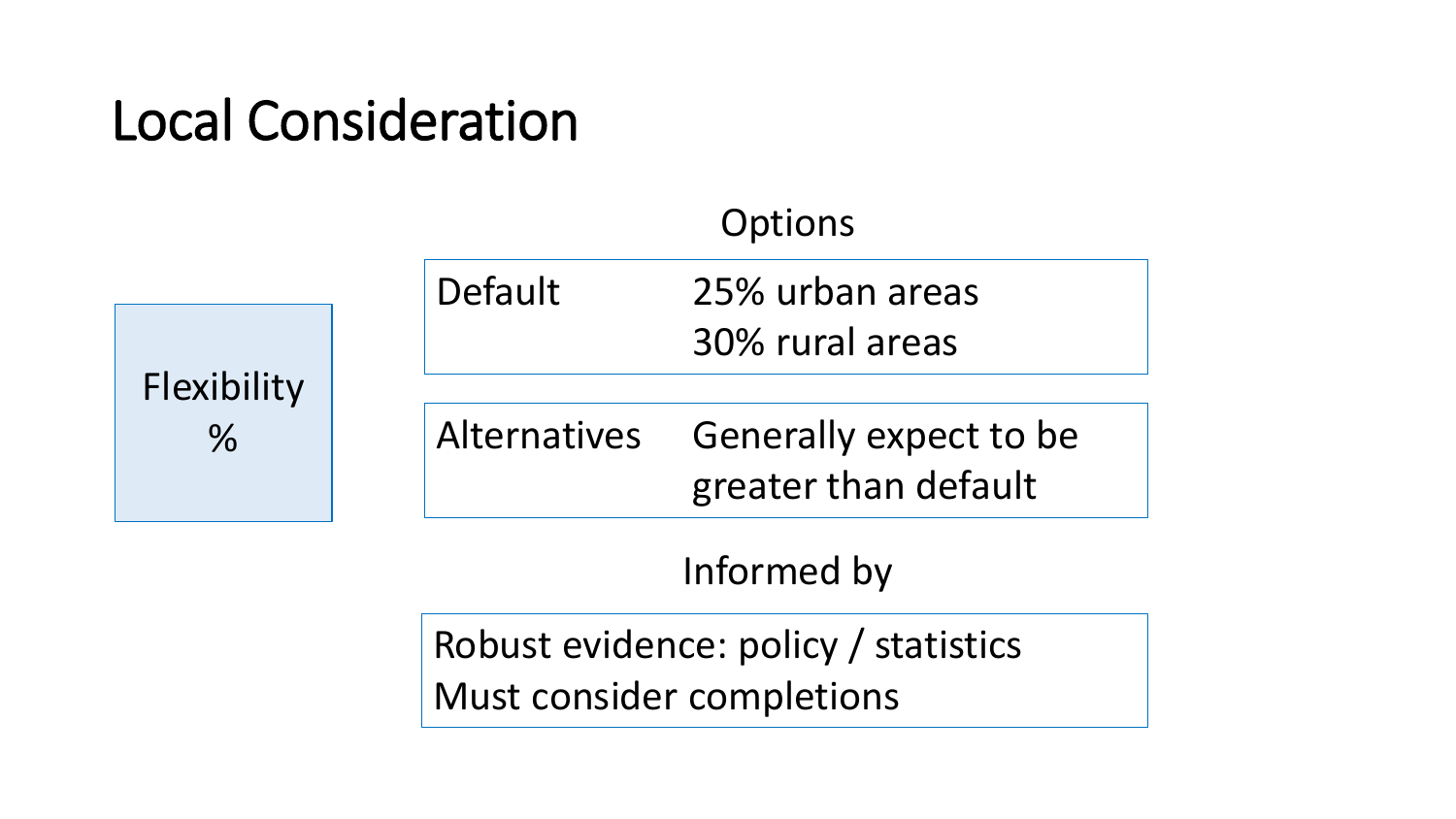# Local Consideration - Evidence

- Planning Act Outcomes for NPF
- NPF Position Statement
- Housing to 2040
- Population Strategy
- Completions
- Local and regional ambitions to support growth in housing
- e.g. LHS, City / Growth Deals
- Relevant local evidence

e.g. Park Plans, SHIPs, HNDA background material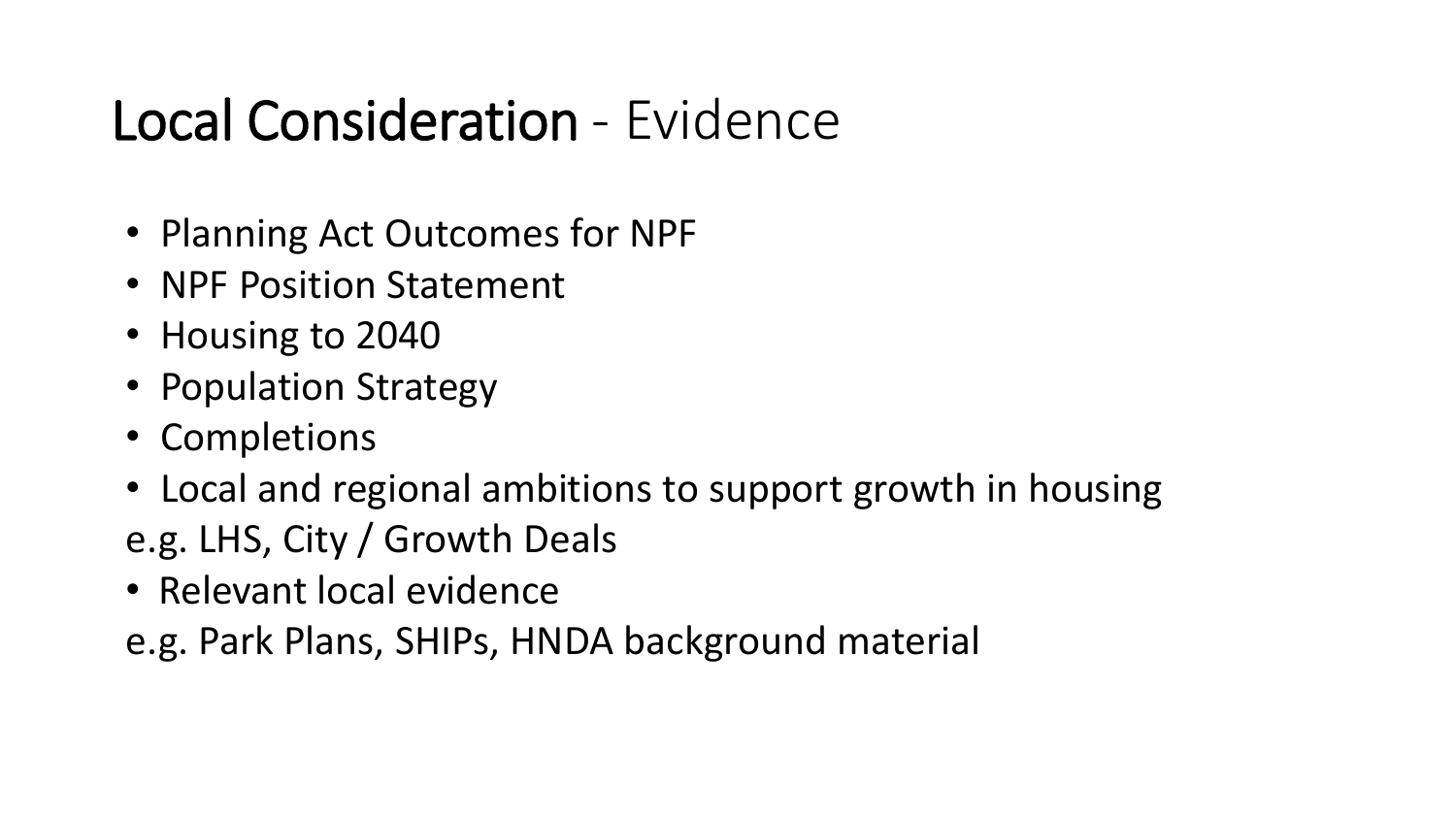# Local Consideration - Collaboration

- Close co-ordination of planning and housing
- Housing Market Partnership
- Local stakeholders public and private
- E.g. home providers (national and local), social landlords & representative bodies
- Not required to all agree
- Scottish Government input
- Draft NPF4 public engagement & Parliament scrutiny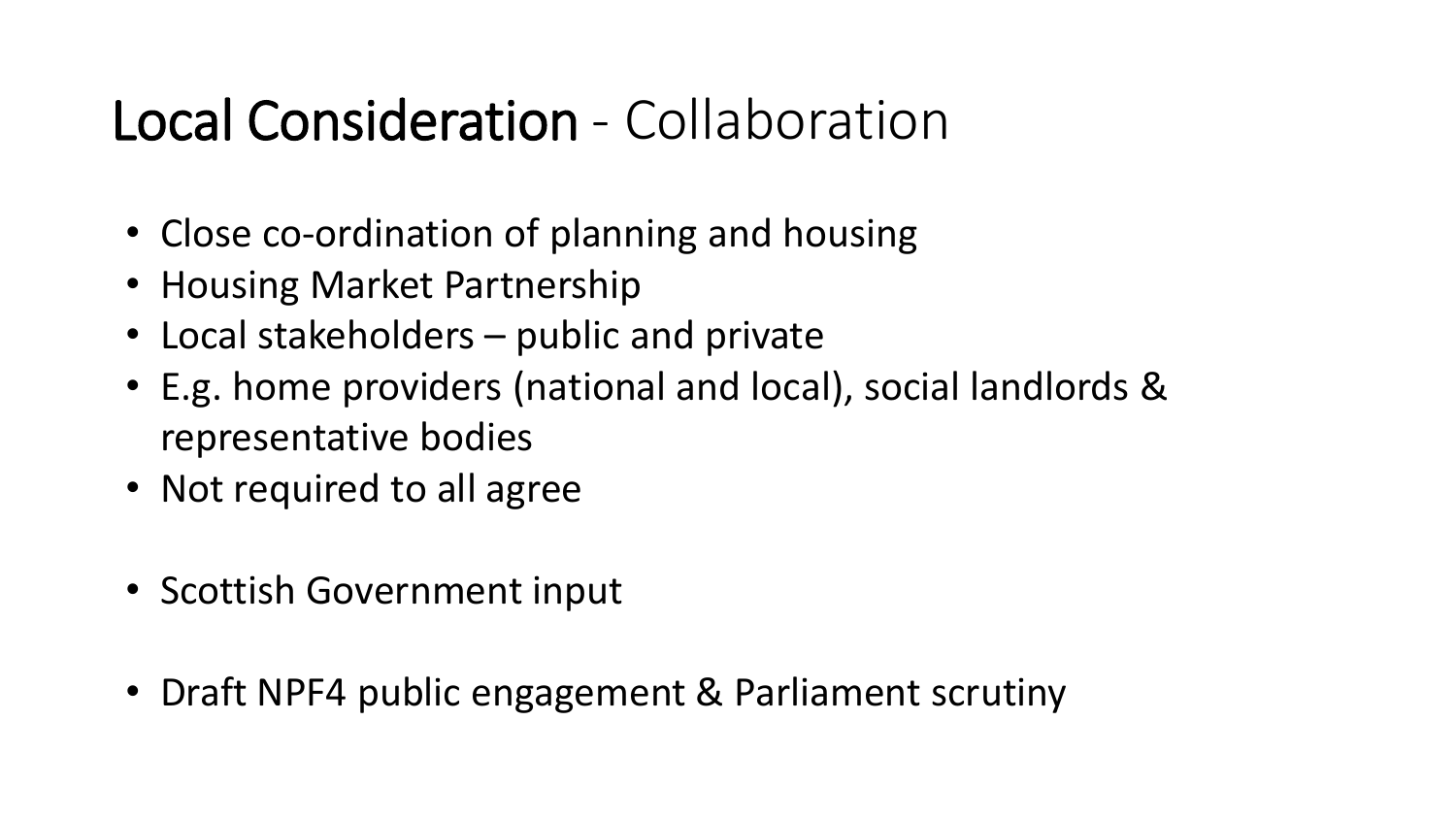#### Stage 2 – Locally Adjusted Estimates

• Response Template Locally Adjusted Estimate Excel Calculator Evidence

> HMP & stakeholder engagement Sign off by senior officials

Return to [NPF4housingland@gov.scot](mailto:NPF4housingland@gov.scot) by 4 June 2021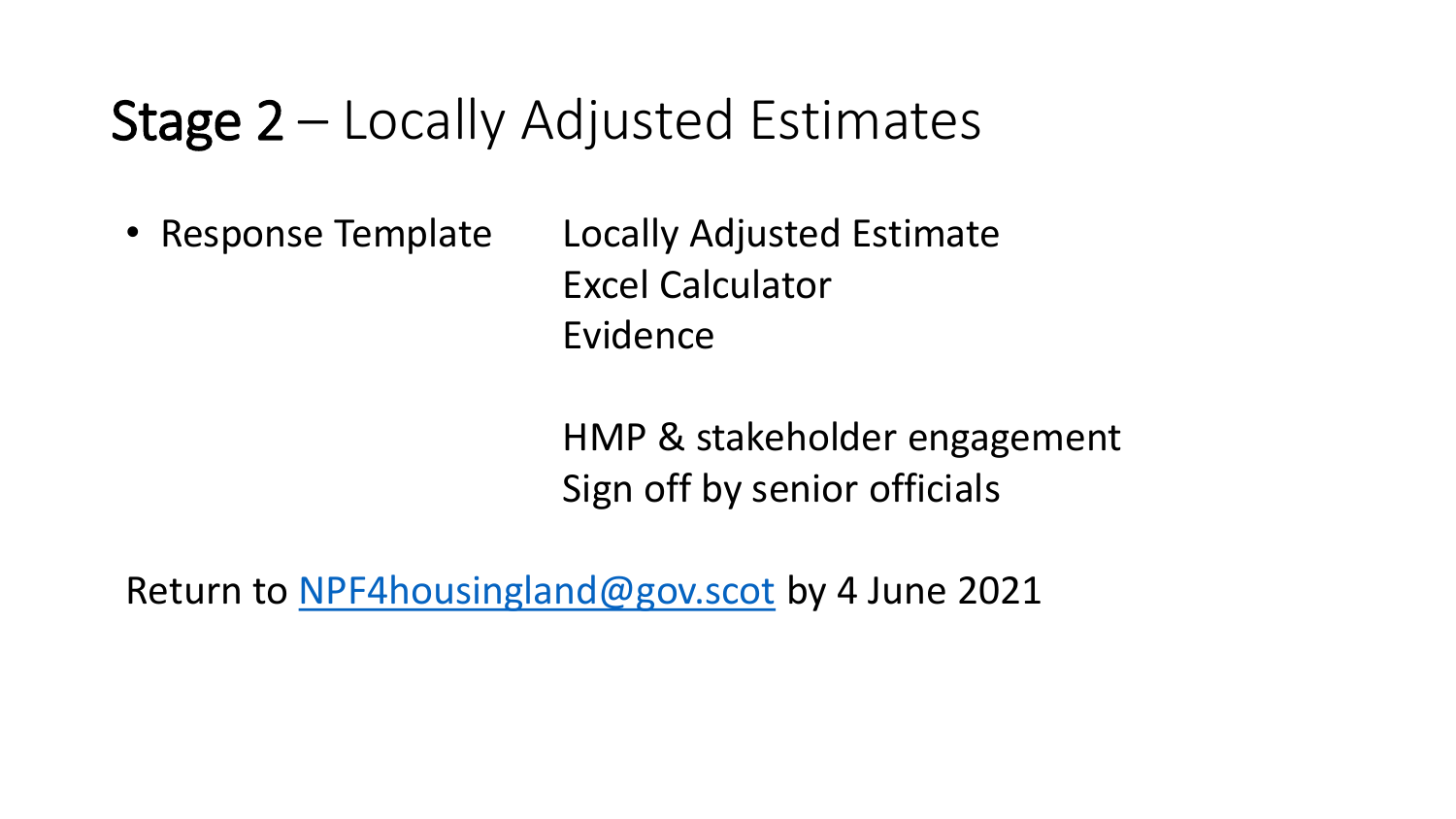### Stage 3 – Requirement in NPF4

- SG Appraisal Criteria in Guidance Document
- Assessment Report
- Figures in Draft NPF4
- Accompanied by Technical Paper
- Public Engagement & Parliament Scrutiny
- Figures in Final NPF4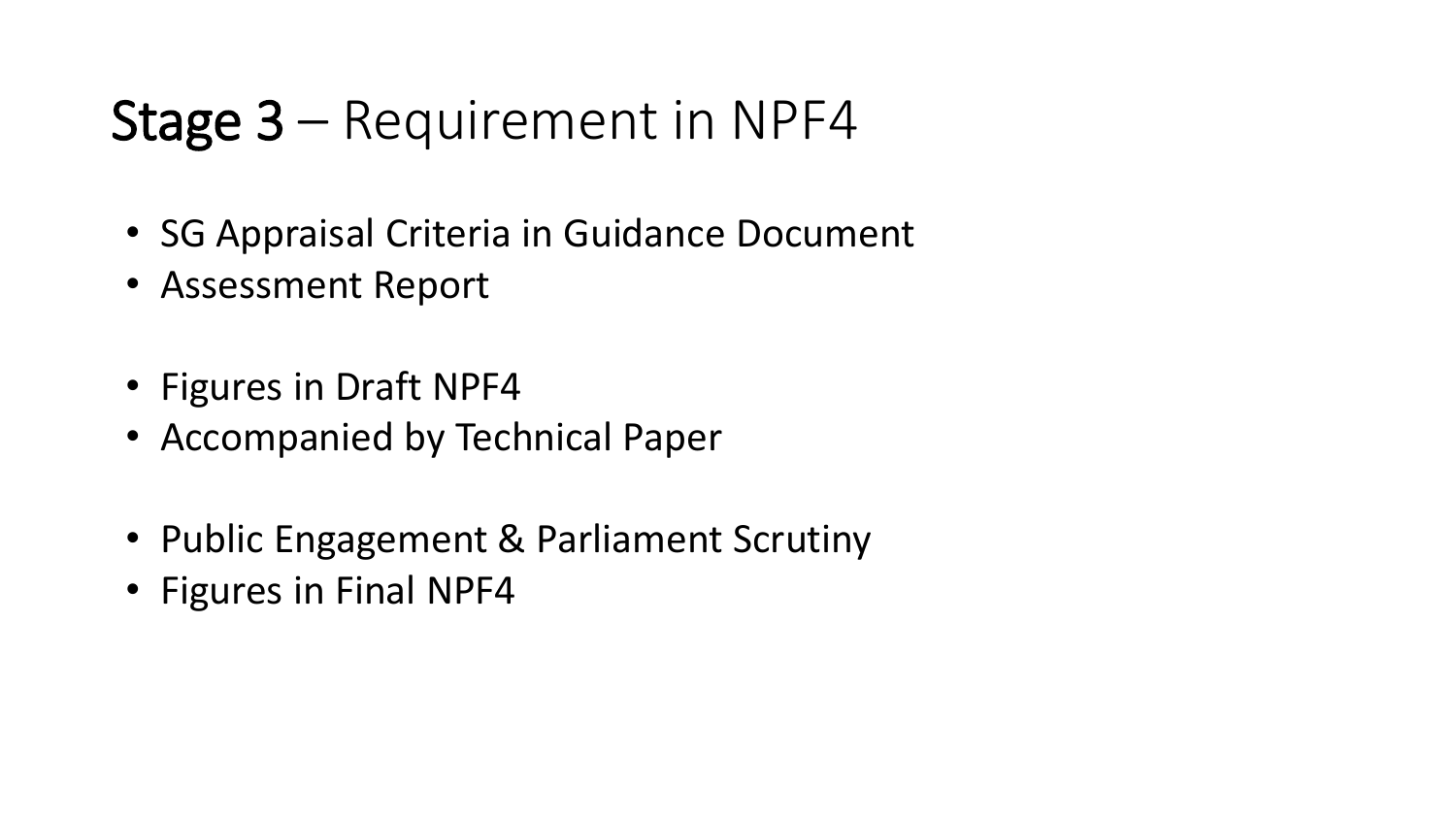• **NPF4 figures, HNDA, LHS & LDP process**

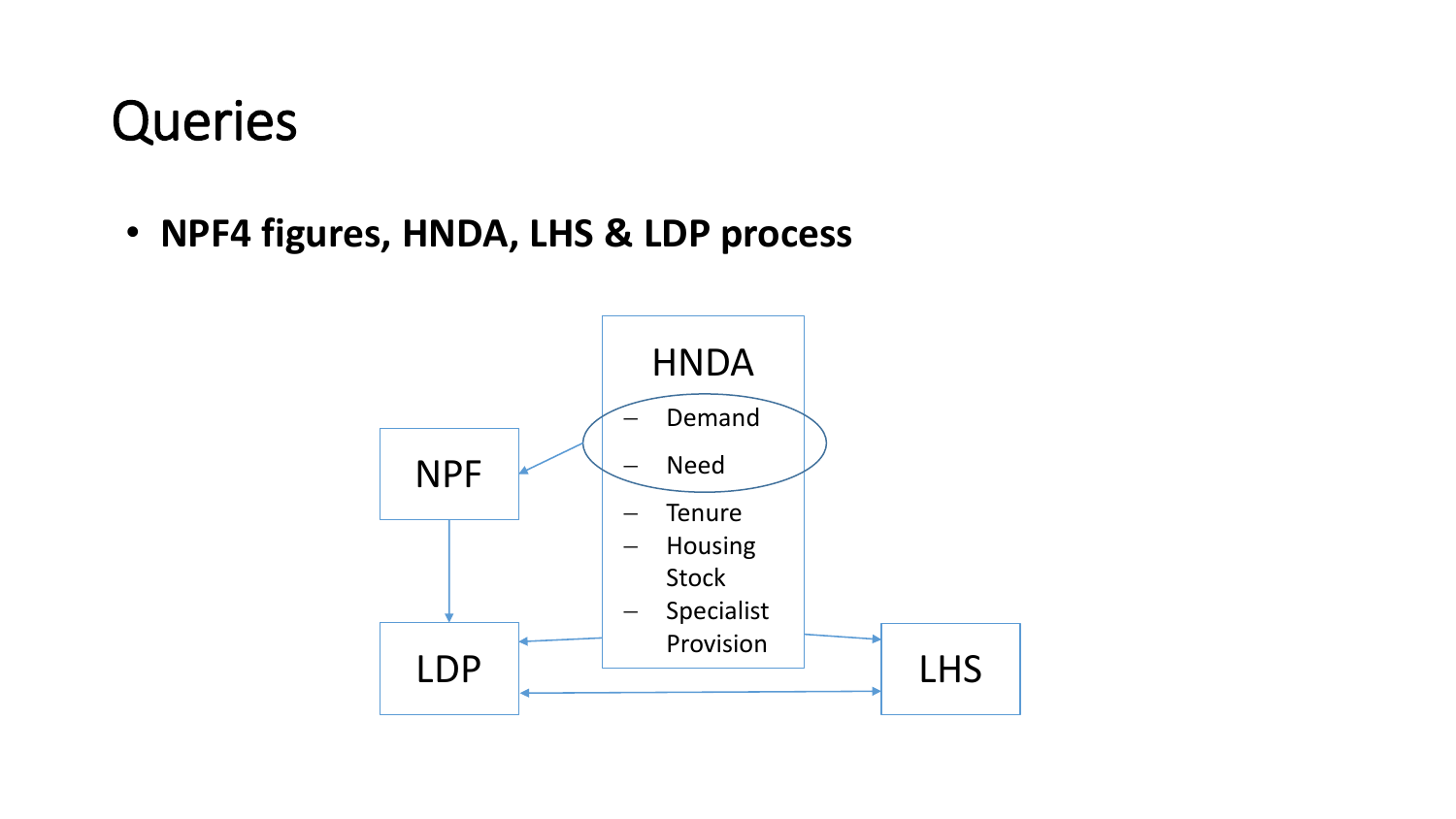- NPF4 figures, HNDA, LHS & LDP process
- **iRSS**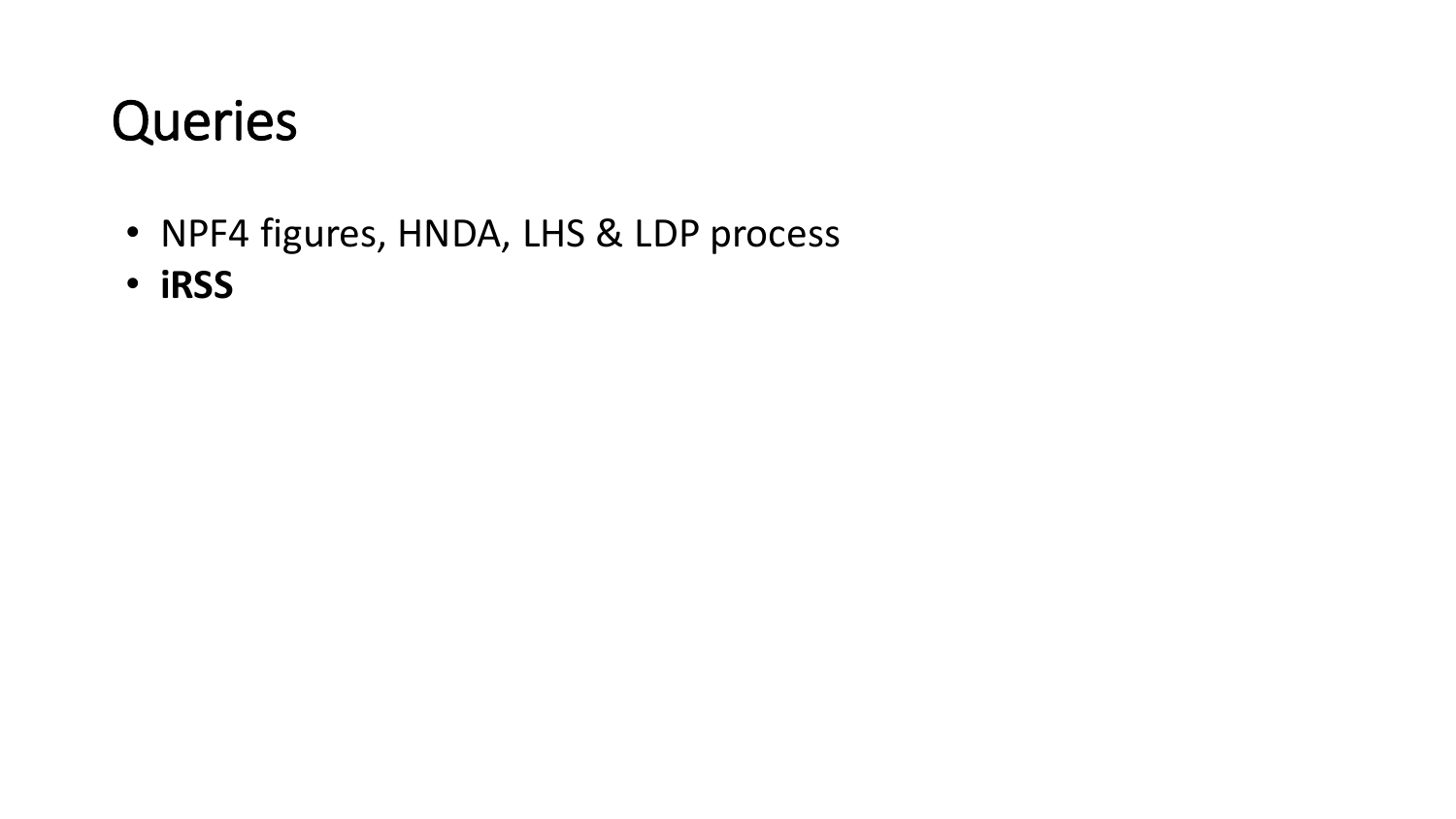- NPF4 figures, HNDA, LHS & LDP process
- iRSS
- **Housing Market Areas**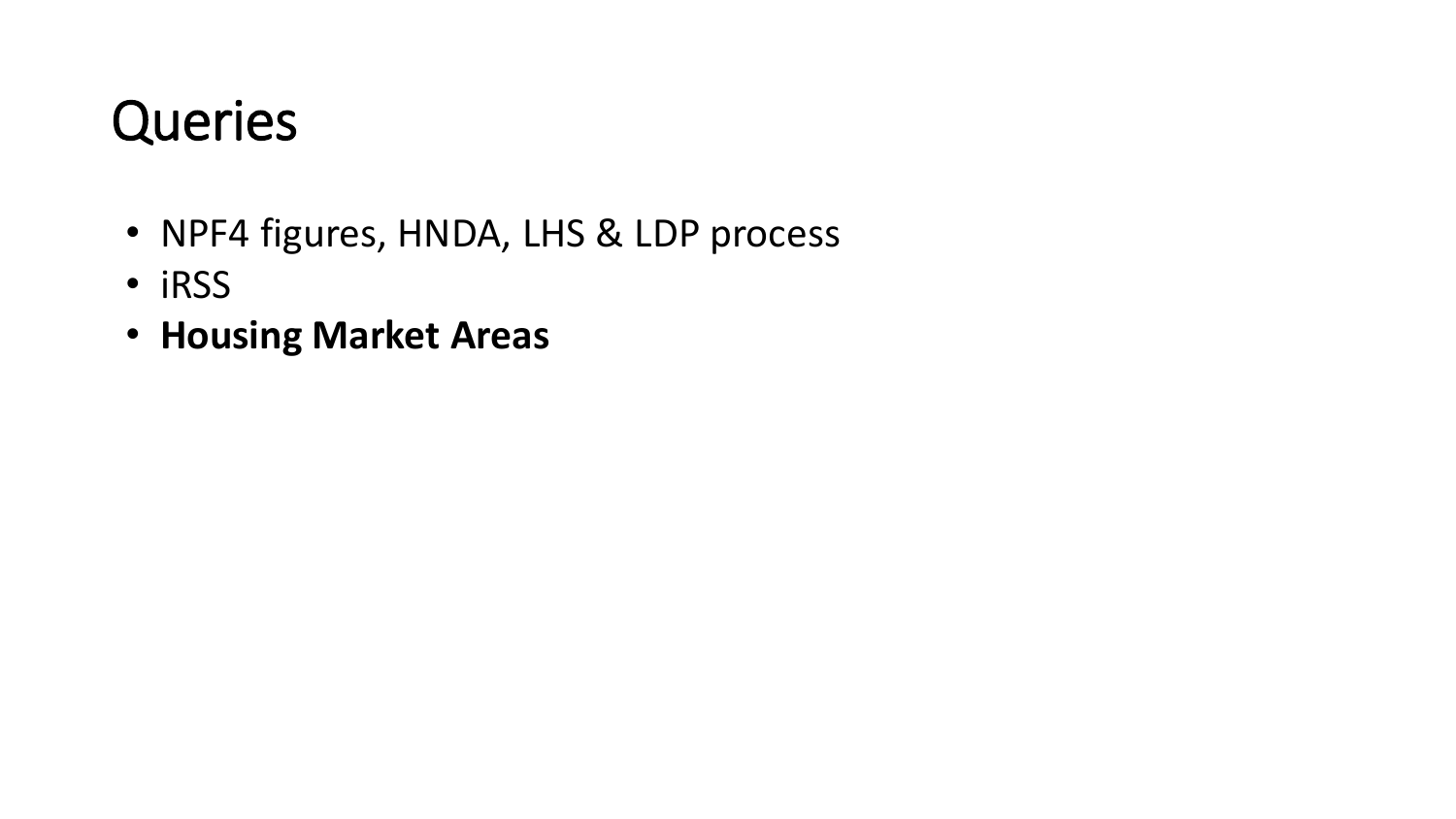- NPF4 figures, HNDA, LHS & LDP process
- iRSS
- Housing Market Areas
- **HNDA & Existing Housing Need**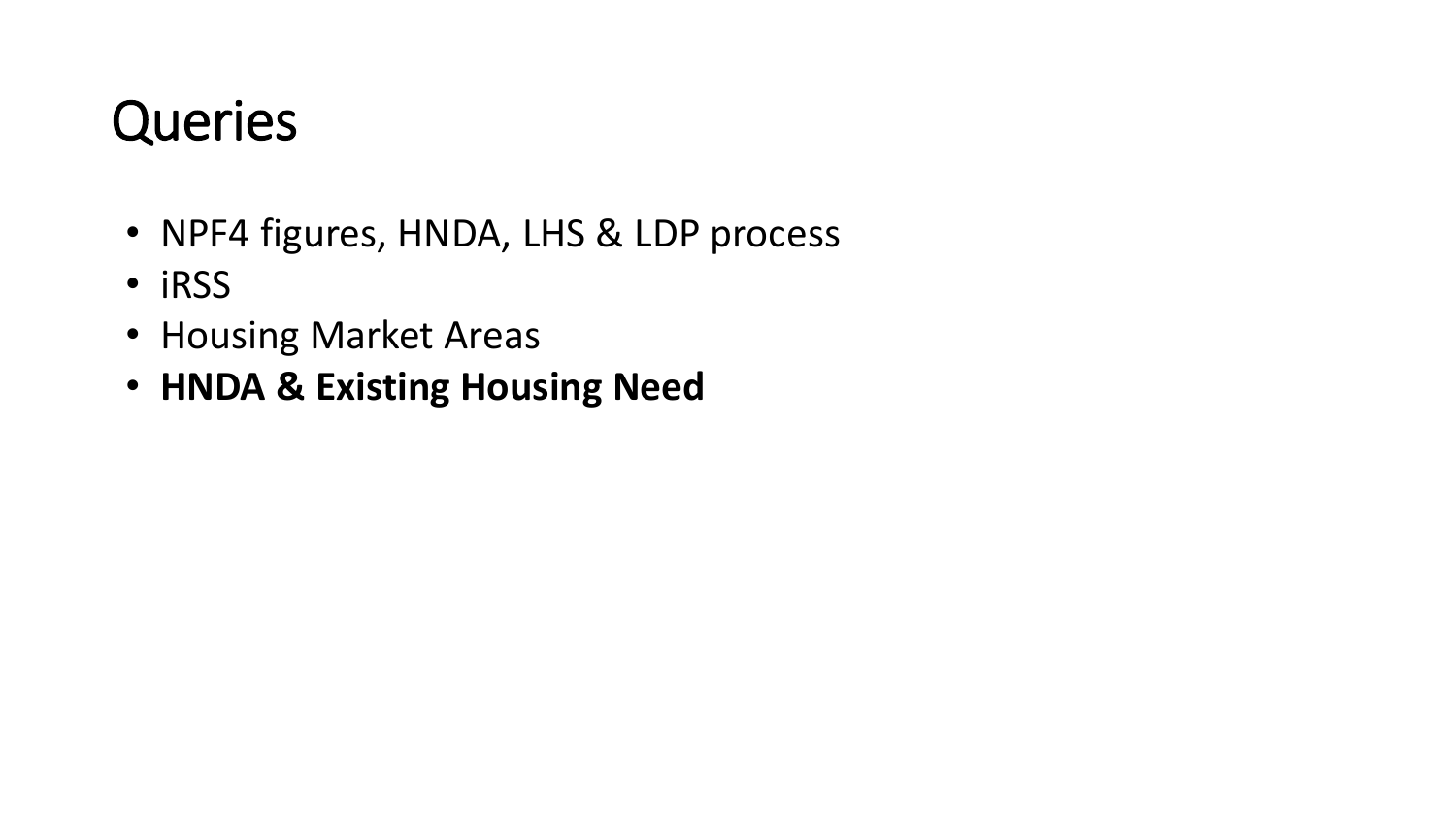- NPF4 figures, HNDA, LHS & LDP process
- iRSS
- Housing Market Areas
- HNDA & Existing Housing Need
- **Completions**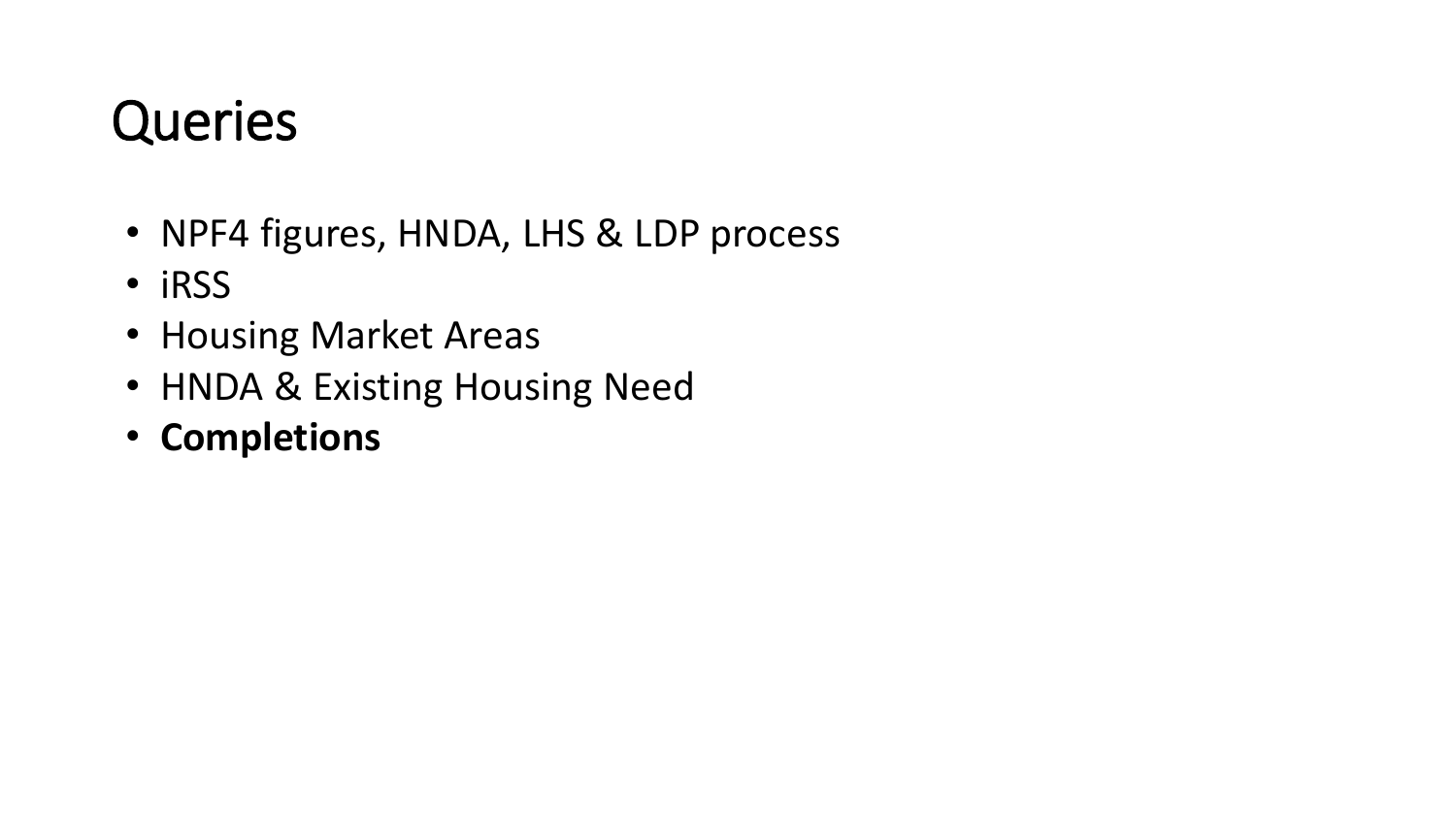- NPF4 figures, HNDA, LHS & LDP process
- iRSS
- Housing Market Areas
- HNDA & Existing Housing Need
- Completions
- **HSTs & Shortfalls**